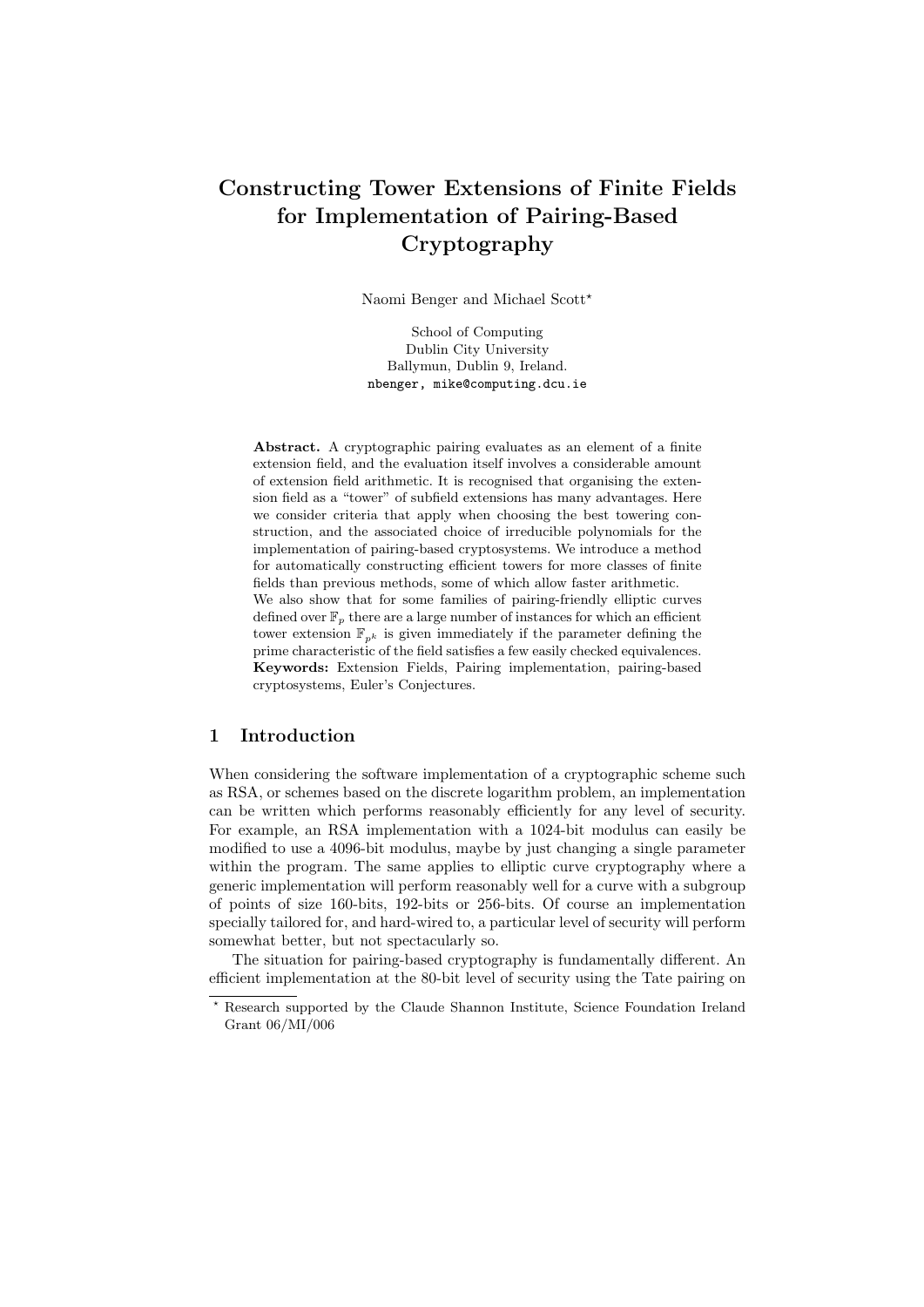a Cocks-Pinch pairing-friendly curve [10] will be completely different from an implementation at the 128-bit level using the R-ate [16] pairing on a BN curve [6] and very little code will be reusable between the two implementations. In this situation the development and maintenance of good quality pairing code becomes difficult and there is a compelling case for the development of some kind of automatic tool – a *cryptographic compiler* – which can generate good quality code for each case [9].

When using pairing-based protocols, it is necessary to perform arithmetic in fields of the form  $\mathbb{F}_{q^k}$ , for moderate values of k, so it is important that the field is represented in such a way that the arithmetic can be performed as efficiently as possible. It is this aspect of the implementation of pairing-based protocols which is the focus of this paper. The first contribution of this work is to prove a result which gives a method of checking if a binomial defined over an extension field is irreducible by testing a single element in the base field. This result gives a new method which complements the existing method and gives a means for automatically constructing efficient towers of extensions of finite fields in the cases for which the existing method can not be used or do not give the most efficient algorithms. The resulting constructions are efficient and the usefulness of these results will be shown by the specific application to pairing-based cryptography. The second contribution of this work is to give some constant constructions for the tower extensions for classes of families of pairing-friendly curves.

The remainder of the paper is organised as follows: in §2 the motivation for the work in this paper will be reinforced. In §3 the specific context will be presented. Some existing ideas for constructing tower extensions are briefly explained in §4. A general result to use in the construction of tower extensions for general fields is given in §5 which is applied to the context of PBC in §6. In §6.2 Euclid's conjectures will be presented and used to give concrete tower constructions for some specific families of pairing-friendly curves. In §7 the selection of appropriate polynomials for implementation will be discussed. In §8 we draw some conclusions.

#### 2 Extension Fields

Consider the implementation of the extension field  $\mathbb{F}_{p^k}$ . The natural representation of the elements of this field is as polynomials of degree  $k - 1$ ,  $\mathbb{F}_{p^k} = \mathbb{F}_p[x]/f(x)\mathbb{F}_p[x]$ , where  $f(x)$  is an irreducible polynomial in  $\mathbb{F}_p[x]$  of degree k. For efficiency reasons some effort might be made to choose  $f(x)$  to have a minimal number of terms and small coefficients. For example, for the field  $\mathbb{F}_{p^2}$ , where p is a prime and  $p \equiv 3 \mod 4$ , a good choice for  $f(x)$  would be  $x^2 + 1$ , and elements can be represented as  $ax + b$ , with  $a, b \in \mathbb{F}_p$ . For the case  $p \equiv 5$ mod 8, a good choice for  $f(x)$  would be  $x^2 - 2$ . For the final case  $p \equiv 1 \mod 8$ there is no immediately obvious way to choose a suitable irreducible binomial, but for some small value i which is a quadratic non-residue in  $\mathbb{F}_p$ ,  $x^2 - i$  would be appropriate.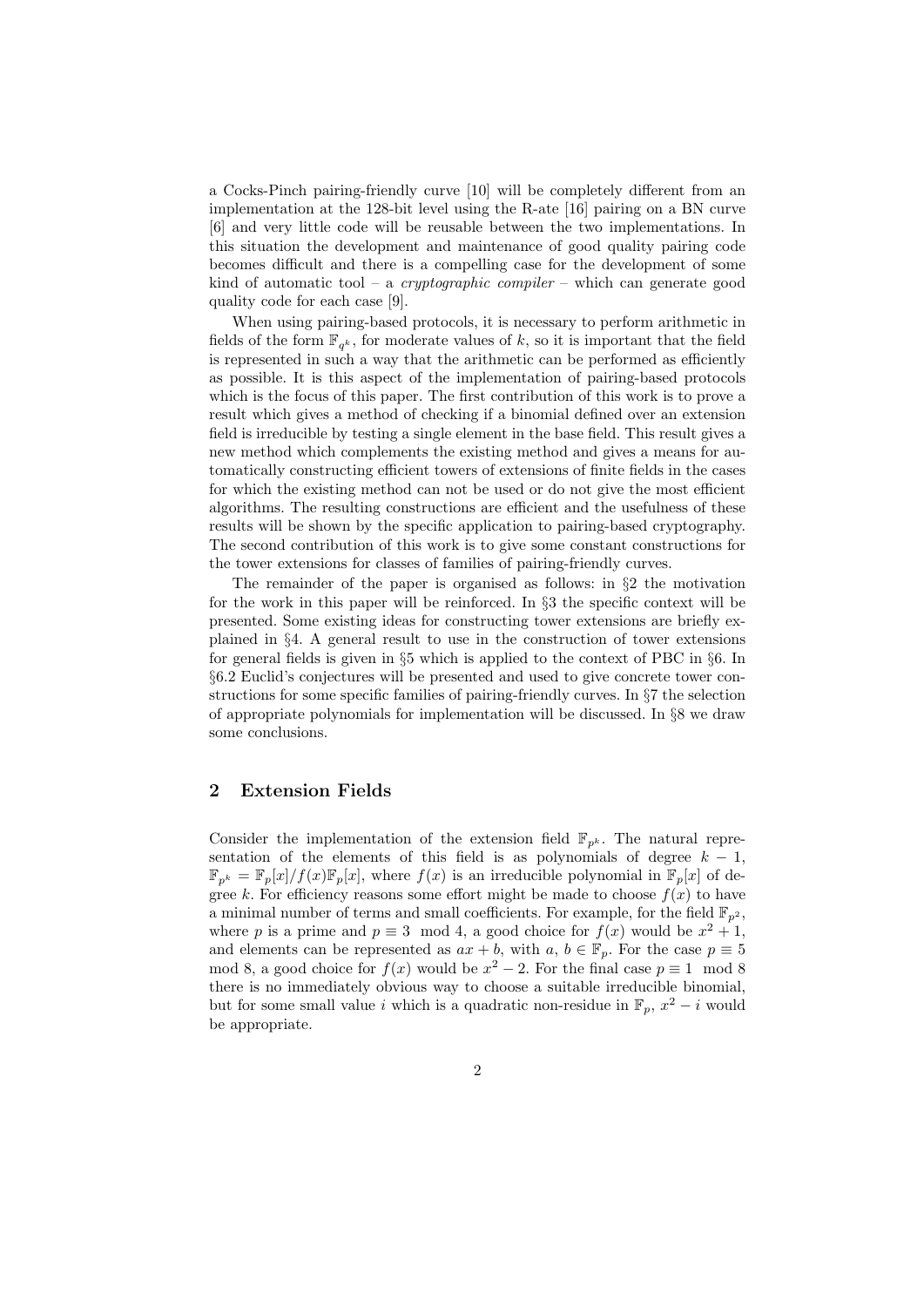In some settings the value of the extension degree  $k$  might be much greater than 2, in which case the direct polynomial representation becomes more arithmetically complex. For elliptic curve cryptography implemented over "Optimal Extension Fields", (OEFs) as suggested by Bailey and Paar [3], extensions as high as  $\mathbb{F}_{n^{30}}$  are considered; in pairing-based cryptosystems, an extension degree of up to 50 is reasonable [10]. OEFs are usually defined as extensions with respect to a small single-word pseudo-mersenne prime. The extension fields that arise in the context of efficient implementations of pairing-based cryptography, however, are rather different.

If the extension degree is a parameter of the implementation then the potentially uncomfortable situation arises where, if the extension degree changes, an optimal implementation must be re-written again, largely "from scratch". The alternative seems to be to use generic polynomial code to construct the extension field, making the implementation slow and bulky. A nice compromise that applies when the extension  $k$  is smooth (that is has only small factors) is to use a "tower" of extensions, where one layer builds on top of the last, and ideally where each sub-extension is quite small. For example,  $\mathbb{F}_{p^{12}}$  could be implemented as a quadratic extension, of a cubic extension, of a very efficiently implemented (and reusable) quadratic extension field  $\mathbb{F}_{p^2}$ , as implemented by Devegili et al. [8].

This idea of using a tower of extensions was suggested by Baktir and Sunar [19] as a better way of implementing OEFs, and in the process of doing this they discovered that the resulting simpler implementation resulted in an asymptotically improved method for performing field inversion. The point is that it is relatively easy to implement quadratic and cubic extensions efficiently, whereas the complexity of implementing generic methods over large extensions might result in the inadvertent use of sub-optimal methods.

It is also proposed in the IEEE draft standard "P1363.3: Standard for Identity-Based Cryptographic Techniques using Pairings" that extensions of odd primes are constructed using a tower of extensions created using irreducible binomials at each stage [1].

Clearly it is advantageous to use this towering method when implementing a pairing-based protocol. One issue remains: finding the best tower for a particular value of k. Obviously, for different values of  $k$ , we will need to use different towers; a very reasonable approach in the context of Pairing-Based Cryptography (PBC) would be to fix the tower for a particular k. This will be made clear in  $\S6$ .

The construction does not only depend on  $k$  however, but also on  $p$ , the characteristic of the base field. There is an existing method for constructing such towers given by Koblitz and Menezes in [15] which can only be used for some  $p$  with specific properties, so relying on this method alone places unnecessary restrictions on the parameters of a pairing-friendly curve. Given that pairingfriendly elliptic curves are quite rare, it is clear that we should aim to reduce the number of constraints on the parameters that may compromise the efficiency of the implementation.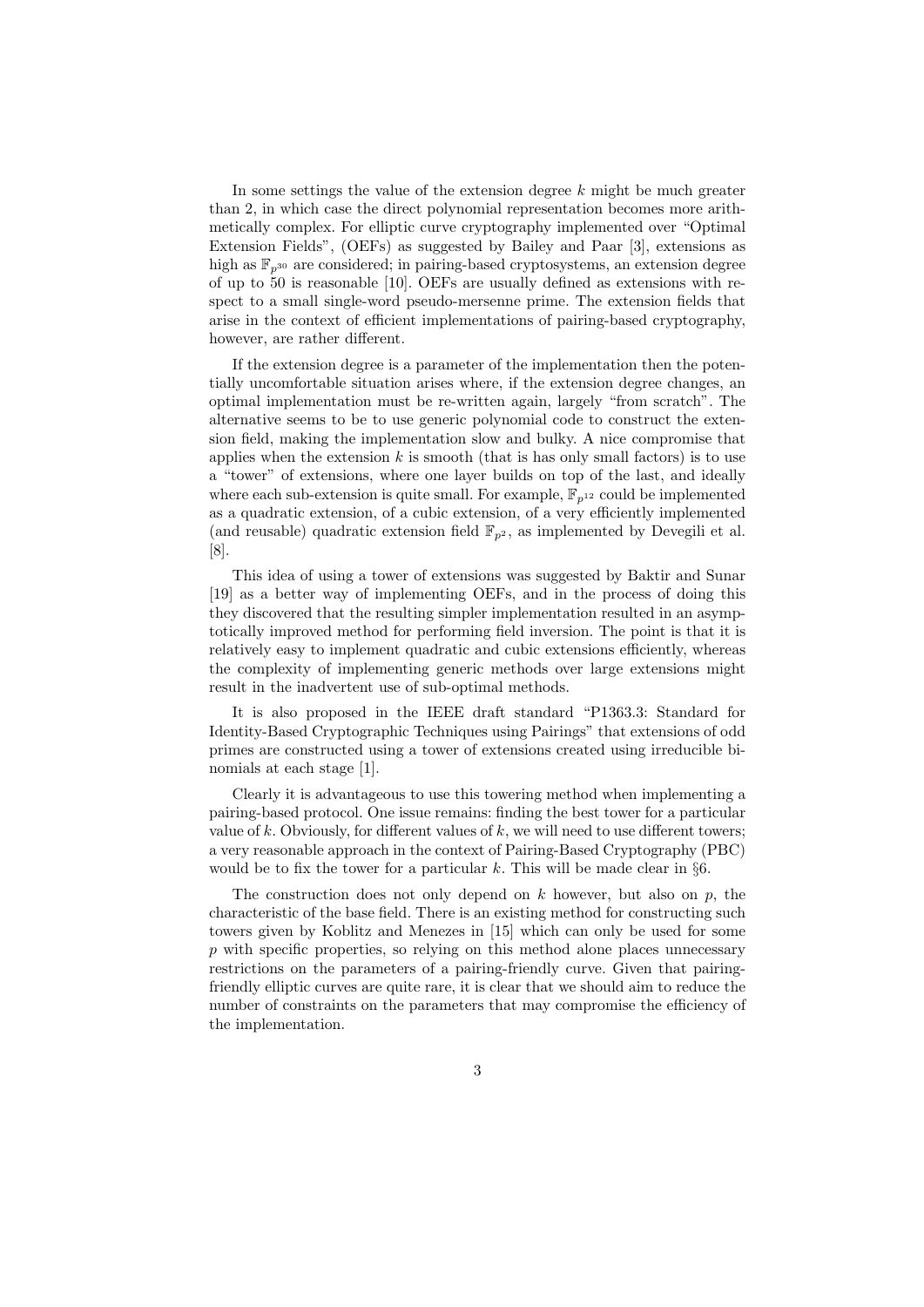Motivating this work is our ambition to contribute to a "cryptographic compiler" [9], that is, a compiler which when given as input the parameters for a pairing-friendly curve, should be able to automatically generate the optimal pairing code, including the optimal field arithmetic implementation.

# 3 Pairings and pairing-friendly elliptic curves

The Tate pairing of two linearly independent points  $P$  and  $Q$  on an elliptic curve  $E(\mathbb{F}_{q^k})$ , denoted  $e(P,Q)$ , evaluates as an element of the extension field  $\mathbb{F}_{q^k}$ . If  $P$  is of prime order r, then the pairing evaluates as an element of order r. Here we focus on the case of non-supersingular elliptic curves over prime fields, that is,  $q = p$ . In practice it is common to choose P as a point on the elliptic curve over the base field,  $E(\mathbb{F}_p)$ . As is well known, the number of points on this elliptic curve is  $p + 1 - t$ , where  $|t| \leq 2\sqrt{p}$  (Hasse bound) is the trace of the Frobenius endomorphism [23].

The Tate pairing is only of interest if it is calculated on a "pairing-friendly" elliptic curve. This pairing-friendliness entails that  $r \mid (p^k - 1)$  for some reasonably small value of k, that is, the rth roots of unity in  $\overline{\mathbb{F}}_p$  are contained in  $\mathbb{F}_{p^k}$ , the codomain of the pairing. To find the actual parameters of the curve, however, it is also required that the integer  $4p - t^2$  (always positive as a consequence of the Hasse condition), has a relatively small non-square part  $D$  (the CM discriminant), that is it factors as  $Dv^2$  for small D. Such curves can then be found using the method of complex multiplication (CM) [7].

For the Tate pairing the point  $Q$  is commonly represented as a point over some twist  $E'(\mathbb{F}_{p^{k/d}})$ , where  $d | k$ , as opposed to being on the curve defined over the full extension field  $E(\mathbb{F}_{p^k})$ . When k is even, the quadratic twist  $(d = 2)$  can always be used, when the pairing-friendly curve has a CM discriminant of  $D = 1$ and  $4 \mid k$ , the quartic twist  $(d = 4)$  can be used, if  $D = 3, 3 \mid k$  and k is odd. cubic twists  $(d = 3)$  can be used and when the CM discriminant is  $D = 3$  and 6 | k, the sextic twist  $(d = 6)$  can be used. It is preferable to use the highest order twist available, as this leads to a faster more compact implementation [13].

Variants of the Tate pairing have recently been discovered (the ate pairing [13], and the R-ate pairing [16]) that are more efficient in some cases, but which require the roles of  $P$  and  $Q$  to be reversed. This makes it even more important to use the highest order twist available as a significant part of the pairing calculation is a point multiplication of the first parameter (now  $Q$ ), which is more expensive than in the Tate pairing.

In their taxonomy of pairing-friendly curves [10], Freeman, Scott and Teske, following a recommendation from Koblitz and Menezes [15, §8.3], particularly recommend curves for which the embedding degree k is of the form  $k = 2^i \cdot 3^j$ for  $i, j \geq 0$ . Here we further restrict that  $i \geq 1, j \geq 0$  as an even value for k facilitates the important "denominator elimination" optimization for the pairing calculation [4]. In each case we prefer curves which support the maximal twist.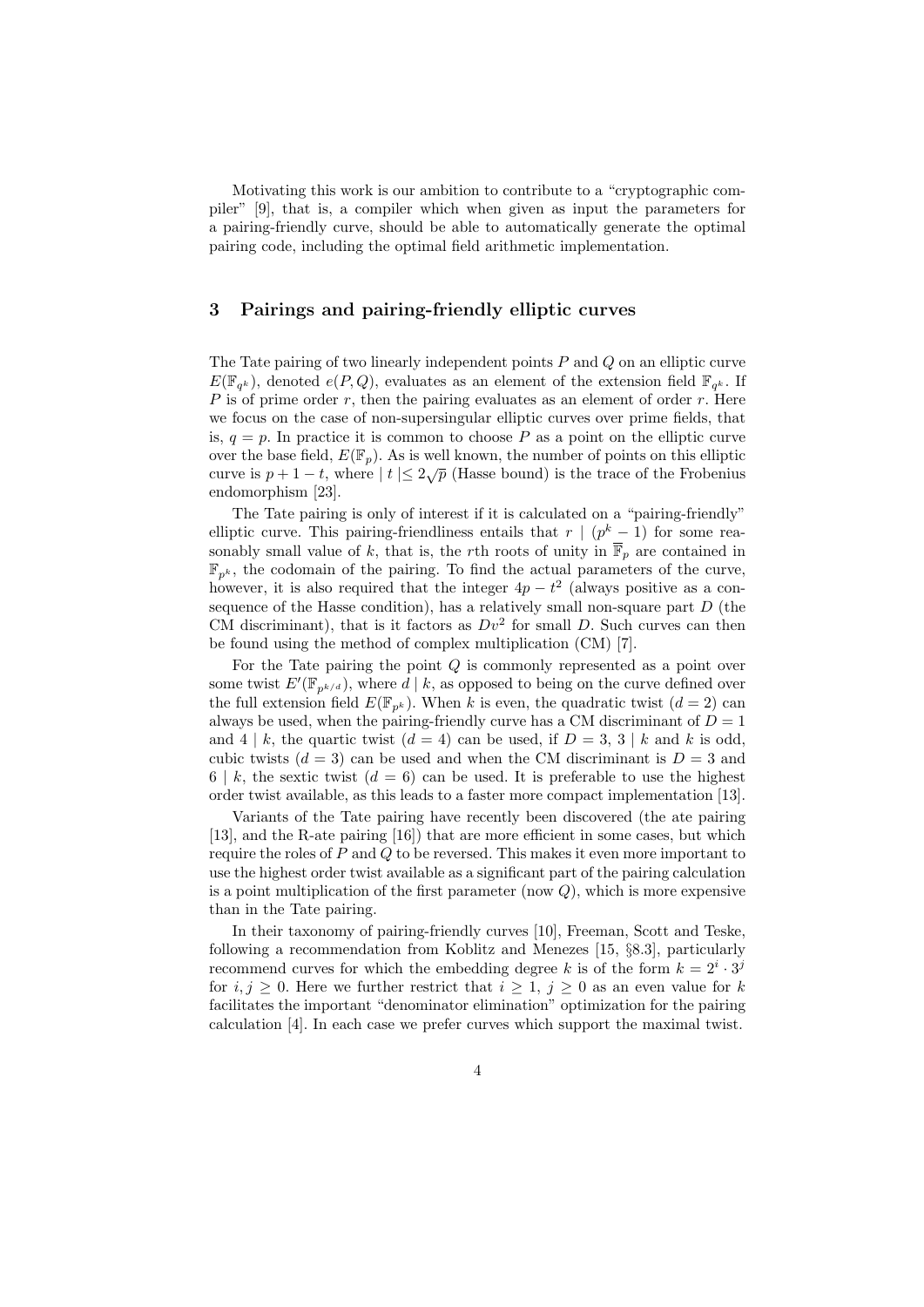#### 4 Existing ideas for constructing general towers

Let p be an odd prime, and let  $n, m > 0$  be integers, the most obvious way to construct the tower of sub-extensions of the field  $\mathbb{F}_{p^{nm}}$  over  $\mathbb{F}_{p^n}$  would be to use a binomial  $x^m - \alpha$  which is irreducible over  $\mathbb{F}_{p^n}$  and successively adjoin roots of the previously adjoined root until the tower has been constructed (we refer to this as the 'general method'). We are able to test  $x^m - \alpha$  for irreducibility using the following theorem:

**Theorem 1.** [18, Theorem 3.75] Let  $m \geq 2$  be an integer and  $\alpha \in \mathbb{F}_{p^n}^{\times}$ . Then the binomial  $x^m - \alpha$  is irreducible in  $\mathbb{F}_{p^n}[x]$  if and only if the following two conditions are satisfied:

1. each prime factor of m divides the order  $e$  of  $\alpha \in \mathbb{F}_{p^n}^{\times}$ , but not  $(p^n-1)/e$ ; 2. If  $m \equiv 0 \mod 4$  then  $p^n \equiv 1 \mod 4$ .

The *order* of  $\gamma \in \mathbb{F}_{p^n}$  is the smallest positive integer e such that  $\gamma^e = 1$  in  $\mathbb{F}_{p^n}$ and the order is a divisor of  $p^{n} - 1$ .

By Theorem 1 we see that the general method above works for all  $m \neq 0$ mod 4. When  $m \equiv 0 \mod 4$ , this method works if  $p^n \equiv 1 \mod 4$ .

Given the constraints outlined in §3, it is clear that the tower of extensions used in pairing-based cryptography can be built using a sequence of cubic and quadratic sub-extensions. This was recognised by Koblitz and Menezes in [15]. They called a field  $\mathbb{F}_{p^k}$  pairing-friendly (not to be confused with a pairing friendly elliptic curve) if  $p \equiv 1 \mod 12$  and k is of the form  $k = 2^i 3^j$ , in which case by [15, Theorem 2] (which is derived from Theorem 1 above) the polynomial  $x<sup>k</sup> - \alpha$ is irreducible over  $\mathbb{F}_p$  if  $\alpha$  neither a square not a cube in  $\mathbb{F}_p$ . The extension can be constructed using the general method by simply adjoining a cube or square root of some small such  $\alpha$  and then successively adjoining a cube or square root of the previously adjoined root until the tower has been constructed. If  $j = 0$ then it is sufficient that  $p \equiv 1 \mod 4$  and that  $\alpha$  be a quadratic non-residue in  $\mathbb{F}_p$ . This result gives us an easy method for building towers over pairing-friendly fields: simply find an element  $\alpha \in \mathbb{F}_p$  which is a quadratic and (when necessary) cubic non-residue and adjoin successive cube and square roots of  $\alpha$  to  $\mathbb{F}_p$ .

There is one major issue remaining, the strict condition that  $p \equiv 1 \mod 12$ to give a pairing-friendly field. When searching for pairing-friendly curves of a suitable size there are typically other criteria that we wish to meet (for example, it is preferred that the Hamming weight of the variable that controls the Miller loop in the pairing calculation should be as small as possible [8]). Having to skip a nice curve just because  $p \equiv 3 \mod 4$  seems unnecessarily restrictive. Since the publication of [15], new families of pairing-friendly elliptic curves have been discovered which the results of [15] could not have taken into account. In particular, the KSS curves with embedding degree  $k = 18$  [14] are good for implementation given the many optimisations possible using these curves. The condition that  $p \equiv 1 \mod 12$  here is completely unnecessary as this condition arises from condition 2 of Theorem 1 which is not applicable when  $k = 18$ .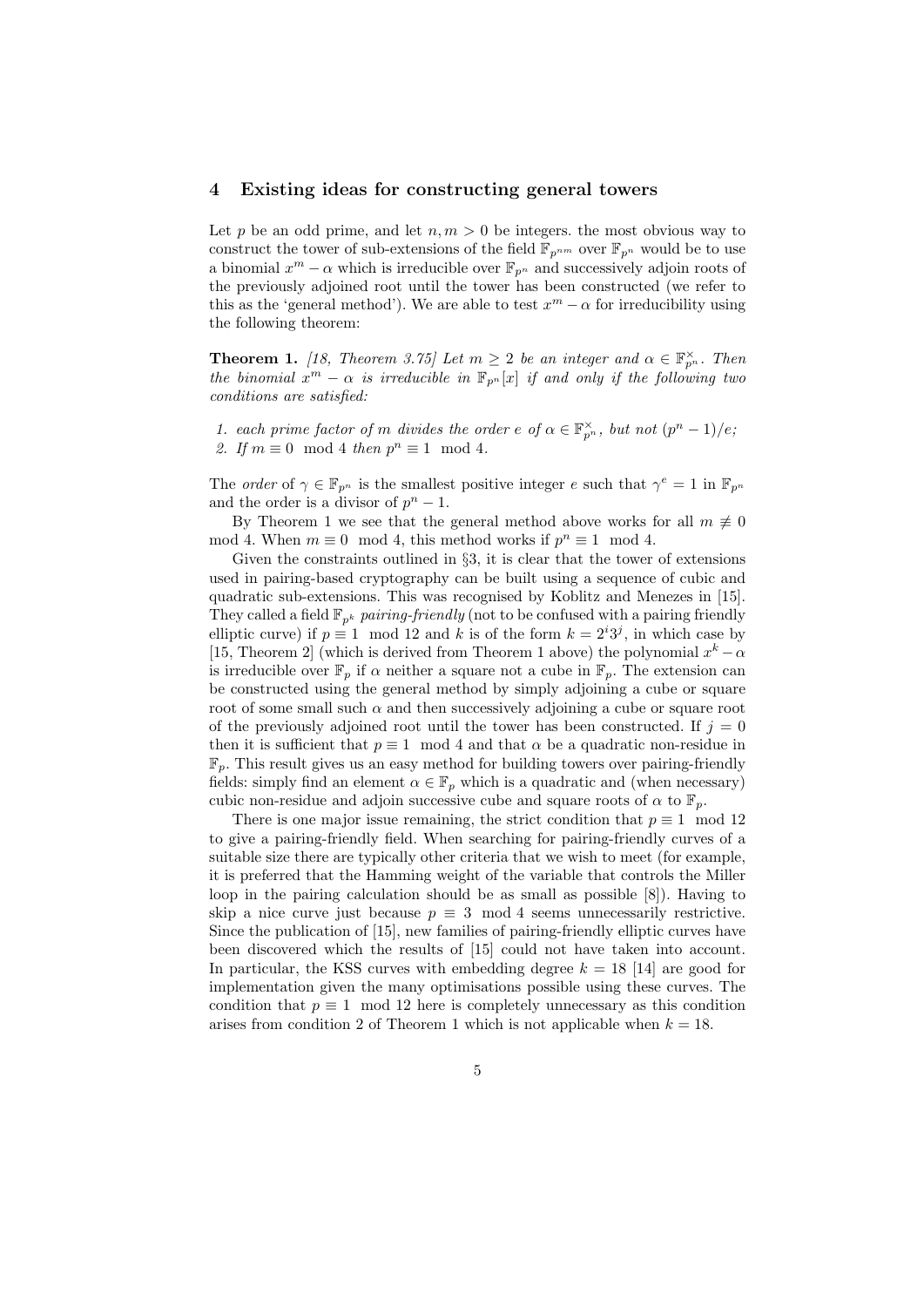Given the many applications of pairings in cryptography and the fact that the parameters of a pairing-based protocol are already subject to quite strict constraints, it is clear that there is a necessity for a method to construct towers for fields which would not be considered pairing-friendly (in the sense of Koblitz and Menezes) but would otherwise be favourable for implementation of a pairingbased protocol. The term 'pairing-friendly' field is slightly misleading, as there are families of pairing-friendly elliptic curves attractive for implementation which are defined over fields which do not necessarily satisfy  $p \equiv 1 \mod 12$ . In a sense, the pairing-friendly fields of [15] are the fields, in the context of pairings, over which it is easy to build the towers. We instead refer to these fields as *towering*friendly as this gives a more accurate description of these fields – the towers over such fields are easily constructed. This definition is not specific to pairings, but in this setting we would like to use towering-friendly fields for the most efficient implementation possible.

**Definition 2.** A *towering-friendly* field is a field of the form  $\mathbb{F}_{q^m}$ , where q is a prime power, for which all prime divisors of m also divide  $q - 1$ .<sup>1</sup>

In essence, towering-friendly fields are fields for which the tower of sub-extensions can be easily (and most efficiently) constructed; that is, using binomials. The OEFs of Bailey and Paar [3] are by definition towering-friendly fields with characteristic a prime of a special form. The fields said to be pairing-friendly by Koblitz and Menezes are indeed towering-friendly, but these are not the only towering-friendly fields which occur in the context of pairing-based cryptography.

#### 5 General tower construction method

Considering first the general case where p is an odd prime,  $n > 0$  and  $m > 1$  are integers and we want to construct the tower of sub-extensions of the toweringfriendly finite field  $\mathbb{F}_{p^{nm}}$  over  $\mathbb{F}_{p^n}$ . The general method uses a binomial  $x^m - \alpha$ which is irreducible in  $\mathbb{F}_{p^n}[x]$  and successively adjoins roots of the previously adjoined root until the tower has been constructed, as in [19]. By Theorem 1 the only restriction on  $\alpha$  is that  $\alpha$  should not be a qth power in  $\mathbb{F}_{p^n}$  for any prime divisor q of m. This method works for all m,  $m \not\equiv 0 \mod 4$ . When  $m \equiv 0$ mod 4, this method will work if  $p^n \equiv 1 \mod 4$  (which is always true for even  $n$ ).

The two issues to address now are:

– we need a method to build a tower when  $m \equiv 0 \mod 4$  and  $p^n \equiv 3 \mod 4$ ;

– we need to find a suitable irreducible binomial  $x^m$  – α ∈  $\mathbb{F}_{p^n}[x]$  to construct the tower.

 $1$  This definition is in fact in line with the definition of a generalised OTF as given in [19]. We use this definition to dispel any ambiguity of towers using primes of particular forms.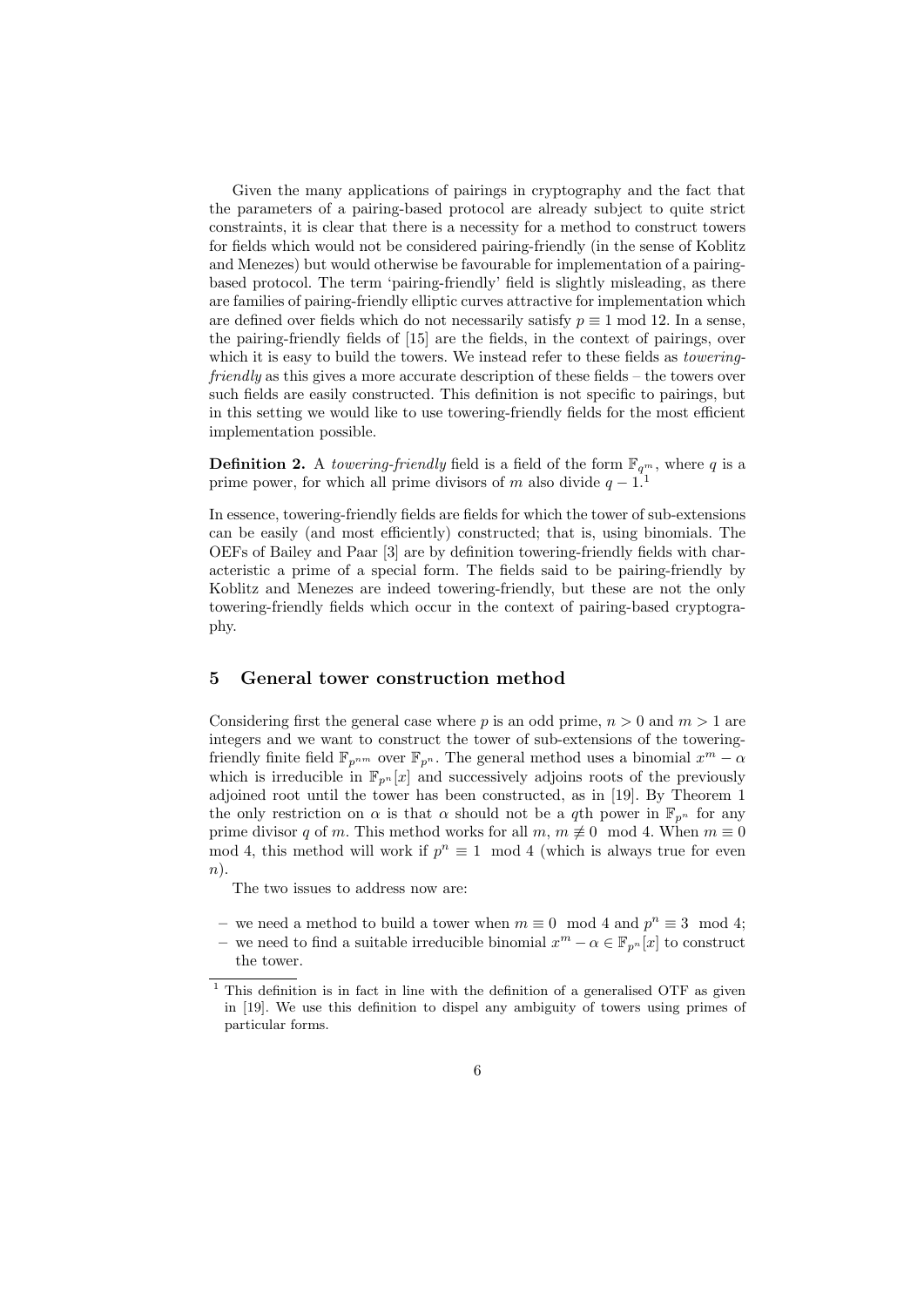The first problem has a relatively simple solution. We construct first a quadratic extension of  $\mathbb{F}_{p^n}$ ,  $\mathbb{F}_{p^{2n}}$ , which we will refer to as a *base tower*, using a binomial. We now have  $p^{2n} \equiv 1 \mod 4$  so we can use the general method to build the rest of the tower above  $\mathbb{F}_{p^{2n}}$  using a binomial  $x^{m/2} - \alpha$ , where  $\alpha \in \mathbb{F}_{p^{2n}}$  (not in  $\mathbb{F}_{n^n}$ ). In the particular case of  $n = 1$  this can be done by simply adjoining a square root of −1. This idea is a generalisation of the approach taken by Barreto and Naehrig in [6] to construct the field  $\mathbb{F}_{p^{12}}$  over  $\mathbb{F}_p$ . They first implement an efficient quadratic extension over the base field, and then look for irreducible polynomials of the form  $x^6 - \alpha$ , where  $\alpha \in \mathbb{F}_{p^2}/\mathbb{F}_p$  is neither a square nor a cube.

**Remark 3.** The idea of a base tower can be generalised: Suppose  $\mathbb{F}_{p^{nm}}$  over  $\mathbb{F}_{p^m}$ is not a towering-friendly field. Write  $m = m_1 m_2$  such that  $gcd(p^n - 1, m_2) = 1$ and all the primes dividing  $m_1$  divide  $p^n - 1$ . If all the primes dividing  $m_2$ divide  $p^{nm_1}-1$  then the tower of  $\mathbb{F}_{p^{nm}}$  over  $\mathbb{F}_{p^n}$  can be constructed in two parts using the general method. First  $\mathbb{F}_{p^{nm_1}}$  over  $\mathbb{F}_{p^n}$  is constructed using a binomial, this is the base-tower. Then  $\mathbb{F}_{p^{nm}} = \mathbb{F}_{p^{nm_1 m_2}}$  over  $\mathbb{F}_{p^{nm_1}}$  is constructed using a binomial defined over  $\mathbb{F}_{p^{nm_1}}$  (not over any subfield of  $\mathbb{F}_{p^{nm_1}}$ ). This method can be implemented recursively to achieve an efficient tower for a non-towering-friendly extension.

As to the problem of finding a suitable  $\alpha$  for constructing the tower (and also the base tower when necessary), Theorem 1 provides a means for determining whether a given binomial is irreducible, but it does not give an efficient method for constructing the towers: taking random small elements then computing their order in the extension field and verifying that the conditions hold is quite cumbersome, the order could be quite large and this could require a lot of extension field computation for a single element. Using Theorem 1, however, we are able to prove a theorem which results in a simpler method for checking the irreducibility of a polynomial  $x^m - \alpha$  in certain cases and hence a more practical method for finding irreducible polynomials to construct the towering-friendly field extensions, particularly in the context of PBC.

We first recall some definitions and properties which will be used in the following theorems and proof: Let  $\gamma \in \mathbb{F}_{p^n}$ . The Norm of  $\mathbb{F}_{p^n}$  over  $\mathbb{F}_p$  of  $\gamma$ , denoted  $N_{\mathbb{F}_{p^n}/\mathbb{F}_p}(\gamma)$ , is the product of all its conjugates,

$$
N_{\mathbb{F}_{p^n}/\mathbb{F}_p}(\gamma) = \prod_{i=0}^{n-1} (\gamma)^{p^i} \in \mathbb{F}_p.
$$

The norm is multiplicative, that is, for  $\gamma_1, \gamma_2 \in \mathbb{F}_{p^n}$ ,

$$
N_{\mathbb{F}_{p^n}/\mathbb{F}_p}(\gamma_1\cdot \gamma_2)=N_{\mathbb{F}_{p^n}/\mathbb{F}_p}(\gamma_1)\cdot N_{\mathbb{F}_{p^n}/\mathbb{F}_p}(\gamma_2)
$$

and so for any  $\ell \in \mathbb{Z}^+$  we have  $N_{\mathbb{F}_{p^n}/\mathbb{F}_p}(\gamma^{\ell}) = N_{\mathbb{F}_{p^n}/\mathbb{F}_p}(\gamma)^{\ell}$ .

**Theorem 4.** Let  $m > 1$ ,  $n > 0$  be integers, p an odd prime and  $\alpha \in \mathbb{F}_{p^n}^{\times}$ . The binomial  $x^m - \alpha$  is irreducible in  $\mathbb{F}_{p^n}[x]$  if the following two conditions are satisfied: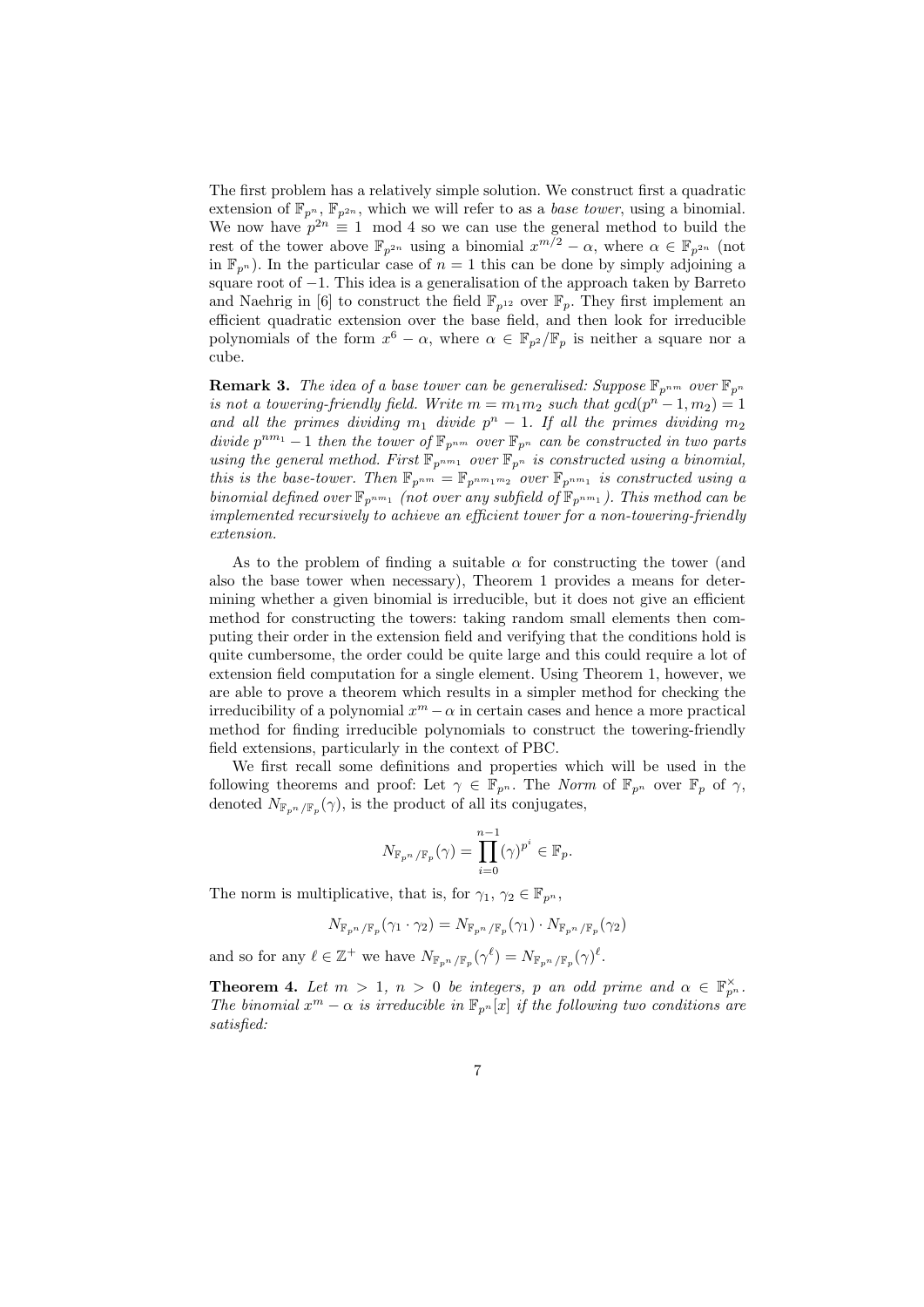- 1. each prime factor q of m divides  $p-1$  and  $N_{\mathbb{F}_{p^n}/\mathbb{F}_p}(\alpha) \in \mathbb{F}_p$  is not a qth residue in  $\mathbb{F}_p$ ;
- 2. If  $m \equiv 0 \mod 4$  then  $p^n \equiv 1 \mod 4$ .

Proof. To prove this theorem, we show that condition 1 of Theorem 4 implies condition 1 of Theorem 1. We assume that condition 1 of Theorem 4 is true. Let e denote the order of  $\alpha$  in  $\mathbb{F}_{p^n}$  and q denote a prime divisor of m.

Suppose that  $q \mid (p^{n} - 1)/e$ . This implies that  $e \mid (p^{n} - 1)/q$  and so  $\alpha$  is a qth power in  $\mathbb{F}_{p^n}$ . Let  $\delta \in \mathbb{F}_{p^n}$  be such that  $\delta^q = \alpha$ . Taking the norm of  $\alpha$  we see that  $N_{\mathbb{F}_{p^n}/\mathbb{F}_p}(\alpha) = N_{\mathbb{F}_{p^n}/\mathbb{F}_p}(\delta^q) = N_{\mathbb{F}_{p^n}/\mathbb{F}_p}(\delta)^q$  where  $N_{\mathbb{F}_{p^n}/\mathbb{F}_p}(\delta) \in \mathbb{F}_p$  and thus  $N_{\mathbb{F}_{p^n}/\mathbb{F}_p}(\alpha)$  is a qth residue in  $\mathbb{F}_p$ , a contradiction, so  $q \nmid (p^n-1)/e$ .

We have also assumed that  $q \mid (p^{n} - 1)$  and since  $q \nmid (p^{n} - 1)/e$  it is clear that  $q \mid e$  and so condition 1 of theorem 4 is satisfied.

Using Theorem 4 we are able to verify the irreducibility of a binomial  $x^m - \alpha$ over an extension field  $\mathbb{F}_{p^n}[x]$ , where  $\alpha$  is an element of  $\mathbb{F}_{p^n}$ , by checking the properties of just one particular element of the base field, namely the norm of  $\mathbb{F}_{p^n}$  over  $\mathbb{F}_p$  of  $\alpha$  – a much simpler task than computing the order of an element in  $\mathbb{F}_{p^n}$ . Theorem 4 can be used in all cases for which the prime divisors of m also divide  $p - 1$  to automatically generate towers of extensions over all towering-friendly fields to build an efficient tower of extensions for the extension field  $\mathbb{F}_{p^{nm}}$ . As already mentioned, if condition 2 of Theorem 1 is not satisfied, the towers can still be easily constructed by first constructing a base tower, a quadratic extension, then using the theorem to construct the tower over the base tower.

We now illustrate the usefulness of Theorem 4 by adapting it to the context of PBC as outlined in §3.

# 6 Towers in Pairing-Based Cryptography

Given the constraints outlined in §3, it is clear that the tower of extensions can be built as a sequence of quadratic and cubic sub-extensions. There is some freedom as to the best way to order the extensions. The choice here may be influenced by whether or not it is intended to compress the value of the pairing [21, 12]. This compressed value can then be further efficiently exponentiated in its compressed form by using Lucas or XTR based methods for times 2 and times 3 compression respectively. This is facilitated by terminating with a quadratic or a cubic extension respectively.

Consider for example the BN curves [6], which have an embedding degree of 12 and which support the sextic twist  $t = 6$ . In this case  $E(\mathbb{F}_{n^2})$  arithmetic must be supported, and so it makes sense that the tower should start with a quadratic extension over the base field. This can be followed by a cubic extension and then a quadratic, or indeed the other way around. Assuming that the highest possible compression should be supported, the tower of choice in this case is  $1-2-4-12$ . This particular tower construction is given as an example by the IEEE draft standard [1]. Starting with a quadratic extension where possible is preferred (in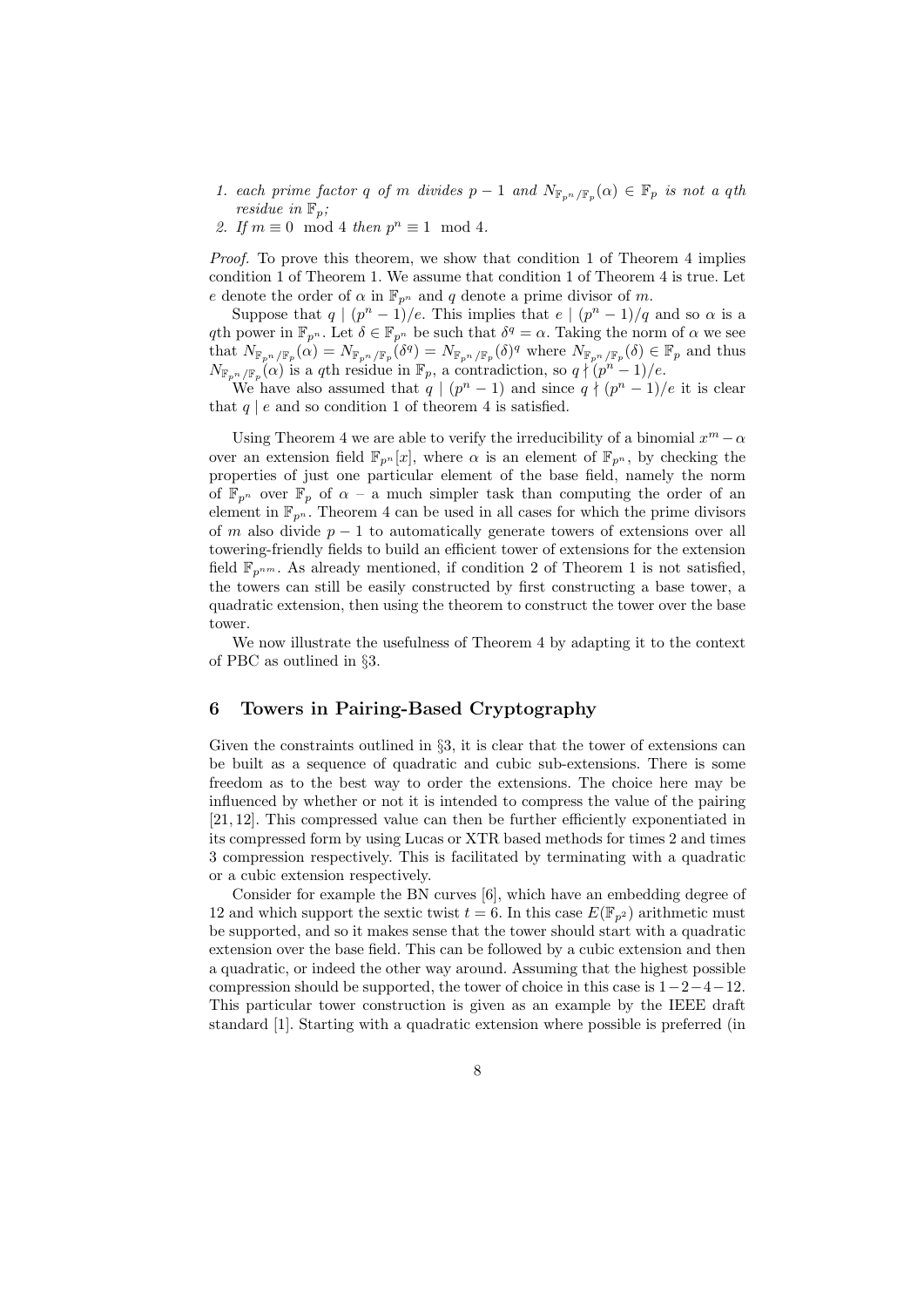case a base tower is needed). Taking all these constraints into account, in Table 1 we make the towering recommendations for the curves recommended in [10].

| $\boldsymbol{k}$ | D              | $\left( \right)$ | Twist $d$ | Construction      | Tower                     |
|------------------|----------------|------------------|-----------|-------------------|---------------------------|
| 4                | $\overline{2}$ | 1                | 4         | $\text{FST}$ [10] | $1 - 2 - 4$               |
| 6                | $\overline{2}$ | 3                | 6         | $\text{FST}$ [10] | $1 - 2 - 6$               |
| 8                | 1.5            | 1                | 4         | KSS [14]          | $1 - 2 - 4 - 8$           |
| 12               | 1              | 3                | 6         | BN [6]            | $1 - 2 - 4 - 12$          |
| 16               | 1.25           | 1                | 4         | KSS [14]          | $1 - 2 - 4 - 8 - 16$      |
| 18               | 1.333          | 3                | 6         | KSS [14]          | $1 - 3 - 6 - 18$          |
| 24               | 1.25           | 3                | 6         | $BLS$ [5]         | $1 - 2 - 4 - 8 - 24$      |
| 32               | 1.125          | 1                | 4         | <b>KSS</b> [14]   | $1 - 2 - 4 - 8 - 16 - 32$ |
| 36               | 1.167          | 3                | 6         | KSS [14]          | $1-2-6-12-36$             |
| 48               | 1.125          | 3                | 6         | BLS [5]           | $1 - 2 - 4 - 8 - 16 - 48$ |

Table 1. Suggested Towers for Curves with Efficient Arithmetic

The  $\rho$ -value is given by  $\frac{\log(p)}{\log(r)}$  for p the characteristic of the field over which the curve is defined and  $r$  the cardinality of the group of points on the elliptic curve.

There have been some advances in arithmetic performance in  $\mathbb{F}_{p^k}$  based on the final extension being a quadratic extension [2]. Such towers can also be constructed using our method.

#### 6.1 Tower construction for PBC

From the definition of towering-friendly fields we are only able to distinguish on a specific case-to-case basis if a general extension field is a towering-friendly field.

In the PBC setting we have a little more information. We are able to determine information about some of the parameters for particular curves in advance by making some observations. We see from the following discussion that all the fields  $\mathbb{F}_{n^k}$  arising when using the families of pairing-friendly curves in Table 1 are towering-friendly.

Elliptic curves with CM discriminant  $D = 1$  Elliptic curves from Table 1 with CM discriminant  $D = 1$  have equations of the form  $E : y^2 = x^3 + Ax$ . We know that these curves are not supersingular (which is the case for curves with such equations defined over a prime field with characteristic  $p \equiv 3 \mod 4$  [7]) and so  $p \equiv 1 \mod 4$ . This means that the field is towering-friendly as all  $D = 1$ cases in Table 1 have  $k = 2^n$  so the Koblitz-Menezes strategy appears to be optimal. Indeed, in the case of  $p \equiv 5 \mod 8$  we can always choose  $\alpha = 2$ , which leads to fast reduction. An implementation can simply tower up quadratically, by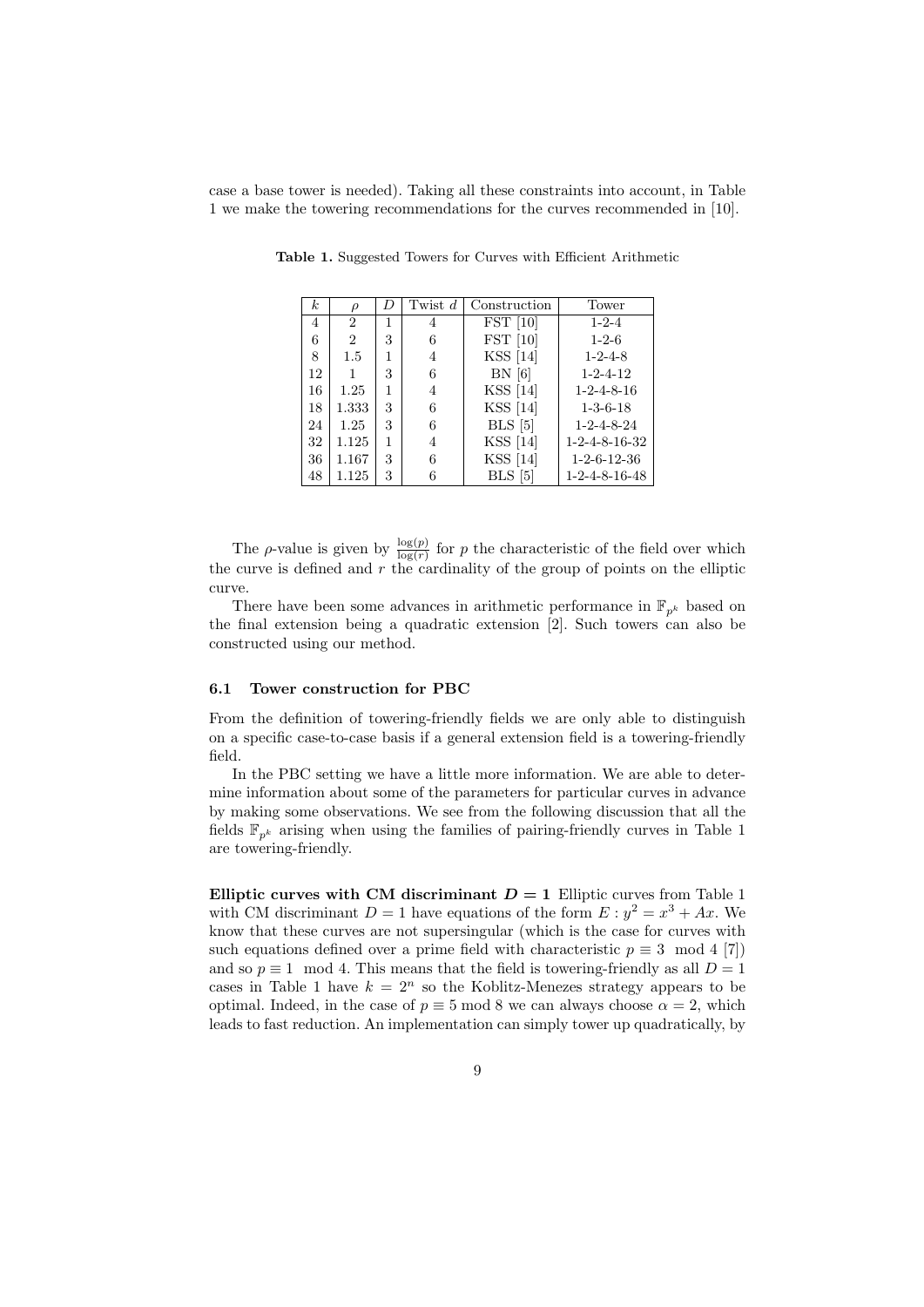adjoining the square root of the last adjoined element to build the next extension at each step.

Elliptic curves with CM discriminant  $D = 3$  For elliptic curves with CM discriminant  $D = 3$ , p will not always be a pairing-friendly prime in the sense of the Koblitz and Menezes definition, but we do have some information which will aid us in the construction of the towers over  $\mathbb{F}_p$ . Given that the CM discriminant  $D = 3$ , we know that the elliptic curve must have an equation of the form  $E: y^2 = x^3 + B$ . If  $p \equiv 2 \mod 3$  then such a curve would be supersingular [23] and so  $p \equiv 1 \mod 3$  must be true. We see then that all the fields resulting from this construction are towering-friendly.

For the KSS  $k = 18$  curves and FST  $k = 6$  curves we are able to use the general method in every case without a base tower (as  $k \neq 0 \mod 4$  and both 2 and 3 divide  $p-1$ ). We simply adjoin successive cubic and quadratic roots of some cubic and quadratic non-residue  $\alpha \in \mathbb{F}_p$  in the recommended order.

For all other families of curves, if the prime  $p \neq 1 \mod 4$  then we need to use a base tower to construct the tower. One advantage in this case is that we know  $p \equiv 3 \mod 4$  and so the base tower  $\mathbb{F}_{p^2}$  over  $\mathbb{F}_p$  can be efficiently constructed by adjoining a square root of  $-1$ . This may actually be more efficient than an implementation using a pairing-friendly field as the arithmetic in  $\mathbb{F}_p(\sqrt{-1})$  can be performed faster than in  $\mathbb{F}_p(\sqrt{\tau})$  for some other quadratic non-residue  $\tau \in \mathbb{F}_p$ [11]. The following Corollary (drawing on ideas from Barreto and Naehrig in [6]) gives a method for finding an appropriate value  $\alpha$  such that the polynomial  $x^m - \alpha$  is irreducible over a finite field of the form  $\mathbb{F}_{p^2} = \mathbb{F}_p(\sqrt{-1}).$ 

**Corollary 5.** The polynomial  $x^m - (a \pm b\sqrt{-1})$  is irreducible over  $\mathbb{F}_{p^2}$ , for  $m =$  $2^{i}3^{j}$ ,  $i, j > 0$ , if  $a^{2} + b^{2}$  is neither a square nor a cube in  $\mathbb{F}_{p}$ .

*Proof.* For any element  $a \pm b\sqrt{-1}$ ,  $N_{\mathbb{F}_{p^2}/\mathbb{F}_p}(a \pm b\sqrt{-1}) = (a+b\sqrt{-1})(a-b\sqrt{-1}) =$  $a^2+b^2$ . The integer m is of the form  $2^i3^j$  and so by Theorem 4 if  $a^2+b^2$  is neither a quadratic nor a cubic residue modulo p, then  $x^m - (a \pm b\sqrt{-1})$  is irreducible over  $\mathbb{F}_{p^2}$ .

This Corollary is basically Theorem 4 in the case  $p \equiv 3 \mod 4$ ,  $n = 2$  and  $m = k/2$ , this is the case of most concern in PBC. Using this corollary, in order to construct the tower, small values of  $a$  and  $b$  can be tested until a combination is found such that  $a^2 + b^2$  is neither a square nor a cube in  $\mathbb{F}_p$ . This process only requires a few cubic and quadratic non-residue tests to be performed on elements of the base field. Small values for  $a$  and  $b$  can be found to help improve efficiency.

As  $\frac{1}{2}$  of the non-zero elements of  $\mathbb{F}_p$  are non-squares and  $\frac{2}{3}$  of the non-zero elements are non-cubes, such an element must exist; in fact, on heuristic grounds it is expected that  $\frac{1}{3}$  of the elements will be neither squares nor cubes, which the experimental evidence supports [6].

Given a little more information about  $p$ , which is easily found, we are able to give some more specific constructions.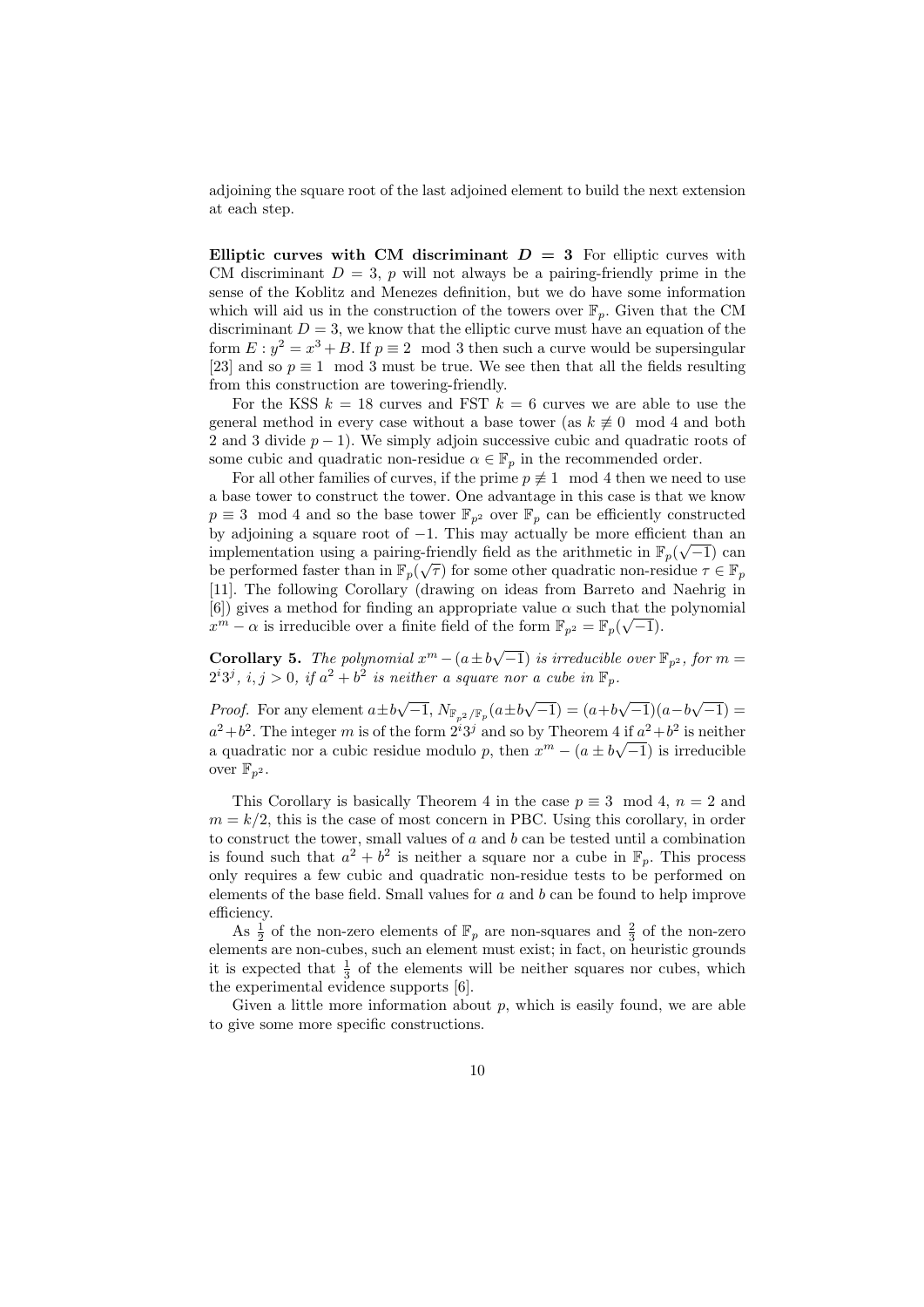**Construction 6.** For approximately 2/3 of the primes  $p \equiv 3$  modulo 8 the **Construction 6.** For approximately  $2/3$  of the primes  $p = 3$  modulo polynomial  $x^m - (1 + \sqrt{-1})$  is irreducible in  $\mathbb{F}_{p^2}[x]$  for  $m = 2^i 3^j$ ,  $i, j > 0$ .

*Proof.* In this case  $a^2 + b^2 = 2$ . The polynomial will be irreducible if 2 is neither a square nor a cube modulo  $p$ . We know that  $2$  is a quadratic non-residue modulo p when  $p \equiv 3 \mod 8$ . The only remaining condition is that 2 is not a cube modulo p.

All primes  $p \equiv 1 \mod 3$  can be written in the form  $p = 3u^2 + v^2$ . As Euler conjectured (proved by Gauss [17]) 2 is a cubic residue modulo p if and only if  $3 \mid u$ . Instinctively we would presume that this occurs  $1/3$  of the time. There is currently no proof concerning the number of primes in a quadratic sequence but this is supported by experimental results. So  $2$  is a cubic non-residue modulo  $p$ for approximately  $2/3$  of the values of p.

When  $p \equiv 7 \mod 8$  the following corollary may be useful:

**Construction 7.** For approximately  $2/3$  of the primes  $p \equiv 2$  or 3 modulo 5 the **CONSTRECTION 7.** For approximately  $2/3$  of the primes  $p = 2$  or 3 modulo polynomial  $x^m - (2 + \sqrt{-1})$  is irreducible in  $\mathbb{F}_{p^2}[x]$  for  $m = 2^i 3^j$ ,  $i, j > 0$ .

Proof. The values of a and b in Corollary 5 in this case are 2 and 1 respectively, so  $a^2 + b^2 = 5$ . The polynomial will be irreducible if 5 is neither a square nor a cube modulo p. When  $p \equiv 2$  or 3 modulo 5 we know that 5 is a quadratic non-residue modulo  $p$  and so the only condition left is that 5 should not be a cube in  $\mathbb{F}_p$ . With p written in the form  $p = 3u^2 + v^2$ , we know that 5 is a cube if 15 | a, or 3 | a and 5 | b, or 15 |  $(a \pm b)$ , or 15 |  $(a \pm 2b)$  [17]. Again, there is currently no proof concerning the number of primes in a quadratic sequence but as supported by experimental results we expect that this occurs 1/3 of the time. So 5 is a cubic non-residue modulo  $p$  for approximately  $2/3$  of the values of  $p$ .

The result of Constructions 6 and 7 is that for around 2/3 of the fields not considered pairing-friendly we have a more automatic and often more efficient implementation than is possible for pairing-friendly fields.

#### 6.2 Using Euler's Conjectures

For primes which are equivalent to 2 mod 3 it is easily shown that every element is a cubic residue modulo p. For primes which are 1 mod 3 Fermat showed that p can be written as the sum  $p = a^2 + 3b^2$  for some integers a and b. Euler conjectured (and Gauss proved) that using this form we can easily determine if some small elements are cubic residues [17]:

- 1. 2 is a cubic residue  $\Leftrightarrow$  3 | b.
- 2. 3 is a cubic residue  $\Leftrightarrow$  9 | b; or 9 |  $(a \pm b)$ .
- 3. 5 is a cubic residue  $\Leftrightarrow$  15 | b; or 3 | b and 5 | a; or 15 |  $(a \pm b)$ ; or 3 |  $(2a \pm b)$ .
- 4. 6 is a cubic residue  $\Leftrightarrow$  9 | b; or 9 |  $(a \pm 2b)$ .

<sup>&</sup>lt;sup>2</sup> In this case, the polynomial  $x^m - (1 + 2\sqrt{-1})$  is also irreducible.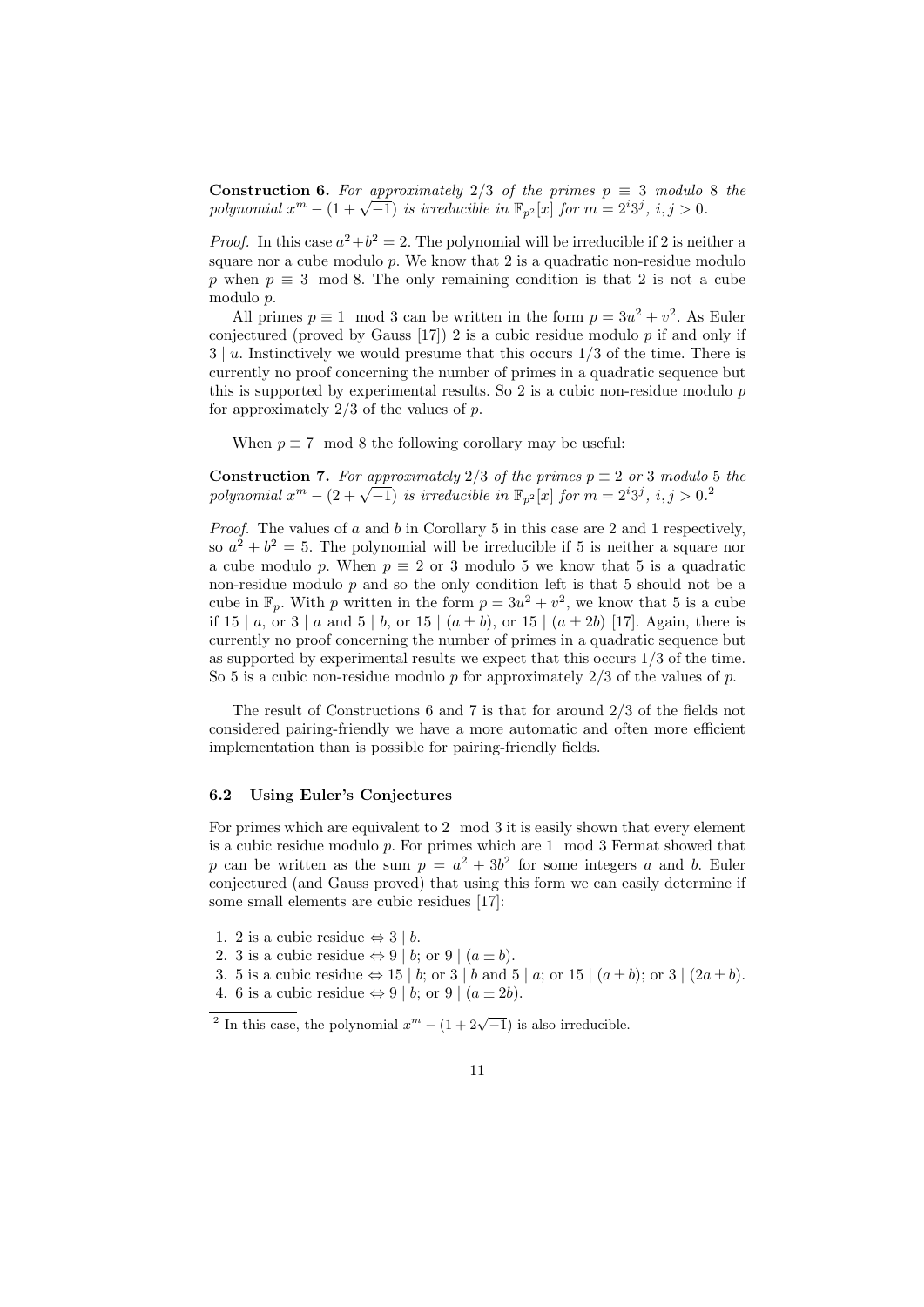5. 7 is a cubic residue  $\Leftrightarrow$  21 | b; or 3 | b and 7 | a; or 21 |  $(a \pm b)$ ; or 7 |  $(a \pm 4b)$ ; or  $7 | (2a \pm b).$ 

These conjectures can be used once  $p$  has been constructed to decide if constructions 6 or 7 can be used. For some cases we have this information already.

**BN Towers** The prime characteristic  $p$  of the field over which a BN curve is defined is parameterised by the polynomial  $p(x) = 36x^4 + 36x^3 + 24x^2 + 6x + 1$ ; an appropriate value  $x_0$  is chosen to give  $p = p(x_0)$ . It was noticed by Shirase [22] that this parameterisation can be written in the form  $p(x) = a(x)^2 + 3b(x)^2$ thus giving us more information about the towers we can construct for certain values of  $x_0$  without having to perform the quadratic and cubic residue tests modulo p. We have  $a(x) = 6x^2 + 3x + 1$  and  $b(x) = x$ . With this additional information, we now see that we are able to use Theorem 4 to put conditions on the values of  $x_0$ , which, when satisfied, give an immediate construction for the tower of fields of degree 12 over BN primes.

Considering first BN primes  $p \equiv 3 \mod 4$  we know that  $x_0 \equiv \pm 1 \mod 4$ and that we have a towering friendly field which requires a base tower  $\mathbb{F}_{p^2}$  which and that we have a towering iriendly lield which requires a base tower  $\mathbb{F}_{p^2}$  which can be constructed by adjoining  $\sqrt{-1}$  to  $\mathbb{F}_p$ . We now need to find an element can be constructed by adjoining  $\sqrt{-1}$  to  $\mathbb{F}_p$ . We now need to find an element<br>  $a+b\sqrt{-1} \in \mathbb{F}_{p^2}$  such that  $x^6-(a+b\sqrt{-1})$  is irreducible to construct the remaining extensions. From Corollary 5 we know that  $x^6 - (a + b\sqrt{-1})$  is irreducible if  $a^2 + b^2$  is neither a square nor a cube in  $\mathbb{F}_p$ . We know from the conjecture 1 that if  $x_0 \equiv \pm 1 \mod 3$  then 2 is a cubic non-residue modulo p. For 2 to be a non-quadratic residue also we need  $p \equiv 3 \mod 8$ , this implies that  $x_0 \equiv 3$ mod 4. Together, these two constraints give the following:

 $-$  If  $x_0 \equiv 7$  or 11 mod 12 then  $x^6 - (1 + \sqrt{-1})$  is irreducible over  $\mathbb{F}_{p^2}$  =  $\mathbb{F}_p(\sqrt{-1}).$ 

In [22] the same conclusion is drawn, but using a much more elaborate method. We see that this result supports the claim in Construction 6 as 2/3 of the possible values of  $x_0$  (for  $p \equiv 3 \mod 8$ ) give a p for which 2 is a quadratic non-residue.

Using Theorem 4 we are also able to classify more constructions than those given in [22]. Using a similar method as above:

− If  $x_0$  is odd and  $x_0 \equiv 1, 3, 7, 11, 12$  or 13 mod 15 then  $x^6 - (1 + 2\sqrt{-1})$  is irreducible over  $\mathbb{F}_{p^2} = \mathbb{F}_p(\sqrt{-1}).$ 

Using Euler's conjectures it is also straight forward to set construction for BN primes  $p \equiv 1 \mod 4$  not needing a base tower.

- − If  $x_0 \neq 0 \mod 3$  and  $x_0 \equiv 2, 6 \mod 8$  then  $x^{12} 2$  is irreducible;
- $-$  If  $x_0 \equiv 1, 3, 7, 11, 12$  or 13 mod 15 then  $x^{12} 5$  is irreducible;
- − If  $x_0 \neq 0, 2$  or 4 mod 9 and  $x_0/2$  is odd then  $x^{12} 6$  is irreducible.

BN curves are quite plentiful and easy to find. Using BN curves in pairing-based protocols means that we need an efficient implementation of  $\mathbb{F}_{p^{12}}$  and also of  $\mathbb{F}_{p^2}$ as we would use a degree 6 twist. It may be favourable to choose  $x_0 \equiv 1 \mod 2$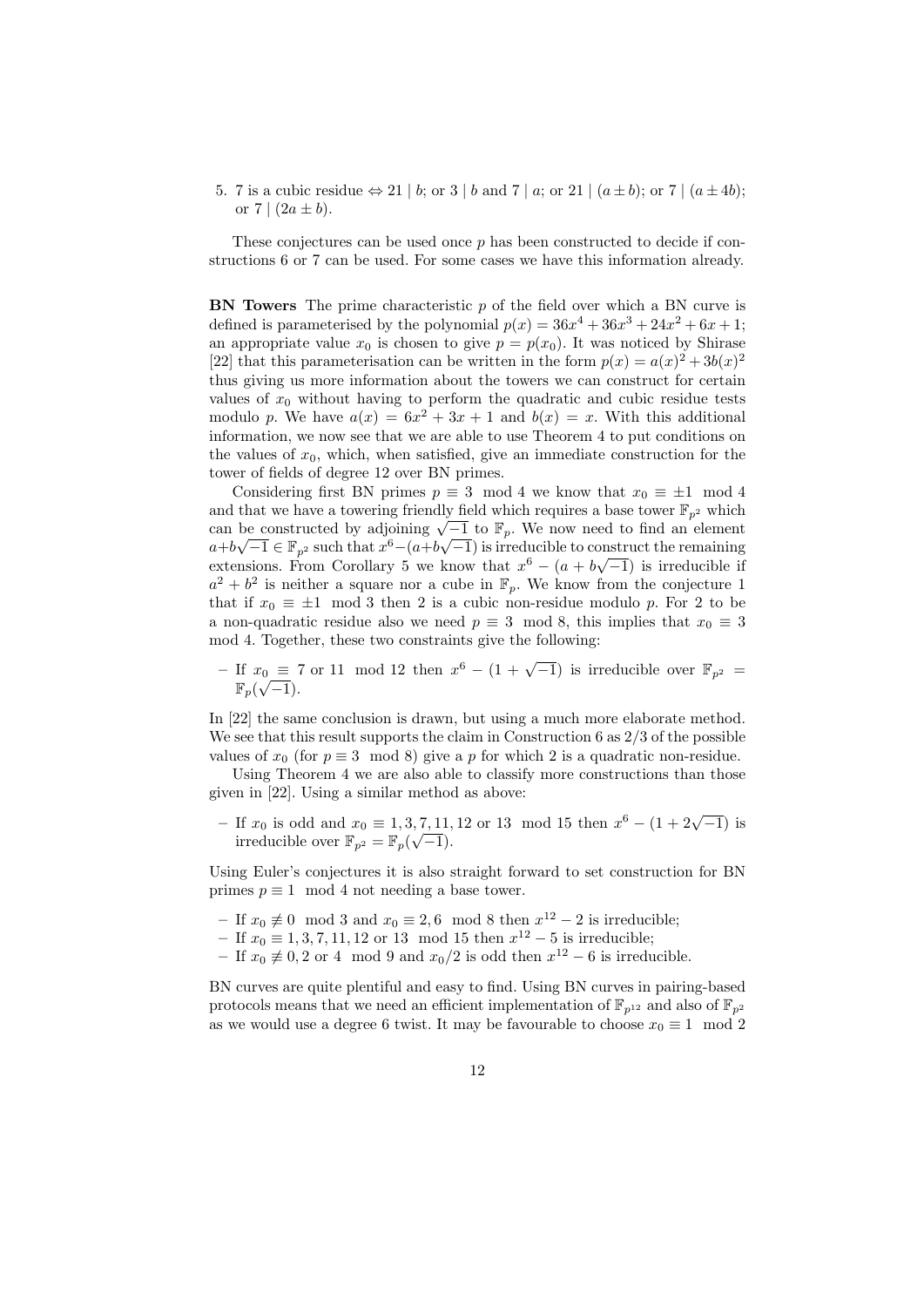and  $x_0$  satisfying one of the equivalences above so that  $\mathbb{F}_{p^2}$  can be constructed as  $\mathbb{F}_p(\sqrt{-1})$  and the tower for  $\mathbb{F}_{p^{12}}$  can be constructed using one of Constructions 6 or 7, though these fields would not have originally been considered pairingfriendly. Given that BN curves are so plentiful, this restriction would not impede finding curves appropriate for use.

**KSS Towers** When  $k = 18$  the parameterisation of  $p(x)$  can also be written in the form  $a(x)^2 + 3b(x)^2 = p(x)$  where  $a(x)$  and  $b(x)$  have integer coefficients. In these cases we are also able to give the tower construction if the value  $x_0$ satisfies some easily checked conditions.

**KSS**  $k = 18$  The polynomial parameterisation of p for a KSS  $k = 18$  curve is given by

$$
p(x) = (x^8 + 5x^7 + 7x^6 + 37x^5 + 188x^4 + 259x^3 + 343x^2 + 1763x + 2401)/21.
$$

We also know that  $x \equiv 14 \mod 42$  so substituting  $x = 42x' + 14$  we obtain the equation

 $p(x') =$  $461078666496x^{\prime8} + 1284433428096x^{\prime7} + 1564374047040x^{\prime6} + 1088278335648x^{\prime5} +$  $473078255328x'^4 + 131624074008x'^3 + 22896702948x'^2 + 2277529014x' + 99213811$ 

Using Euclid's algorithm and interpolation we find

$$
a(x') = 444528x'^4 + 629748x'^3 + 333396x'^2 + 78321x' + 6908,
$$

and

$$
b(x') = 296352x'^4 + 407484x'^3 + 209916x'^2 + 48091x' + 4143,
$$

such that  $a(x')^2 + 3b(x')^2 = p(x')$ . Using Euler's Conjectures we see that:

− If  $x'_0 \equiv 1, 4, 5, 8 \mod 12$  then  $x^{18} - 2$  is irreducible over  $\mathbb{F}_p$ ;

− If  $x_0^{\check{i}} \neq 2, 3, 4 \mod 9$  then  $x^{18} - 3$  is irreducible over  $\mathbb{F}_p$ ;

– If  $x_0' \equiv 7, 9, 12, 14 \mod 15$  then  $x^{18} - 5$  is irreducible over  $\mathbb{F}_p$ ;

- If  $x_0$ <sup>*i*</sup> ≡ *a* mod 42 then  $x^{18}$  - 6 is irreducible over  $\mathbb{F}_p$ ,

where  $a = \{2, 3, 4, 9, 10, 11, 12, 13, 18, 20, 21, 22, 27, 28, 30, 31, 35, 36, 37, 38,$ 38, 40, 44, 45, 46, 48, 49, 53, 54, 55, 56, 57, 58, 62, 63, 64, 65, 66};

− If  $x'_0 \equiv 2 \mod 7$  then  $x^{18} - 7$  is irreducible over  $\mathbb{F}_p$ .

## 7 Twists and choosing  $\alpha$

When choosing a particular value of  $\alpha$  to construct the tower we may find that there are more than one potential values we could use. In this case we must decide which value  $\alpha$  is best for implementation. This is illustrated in the following example.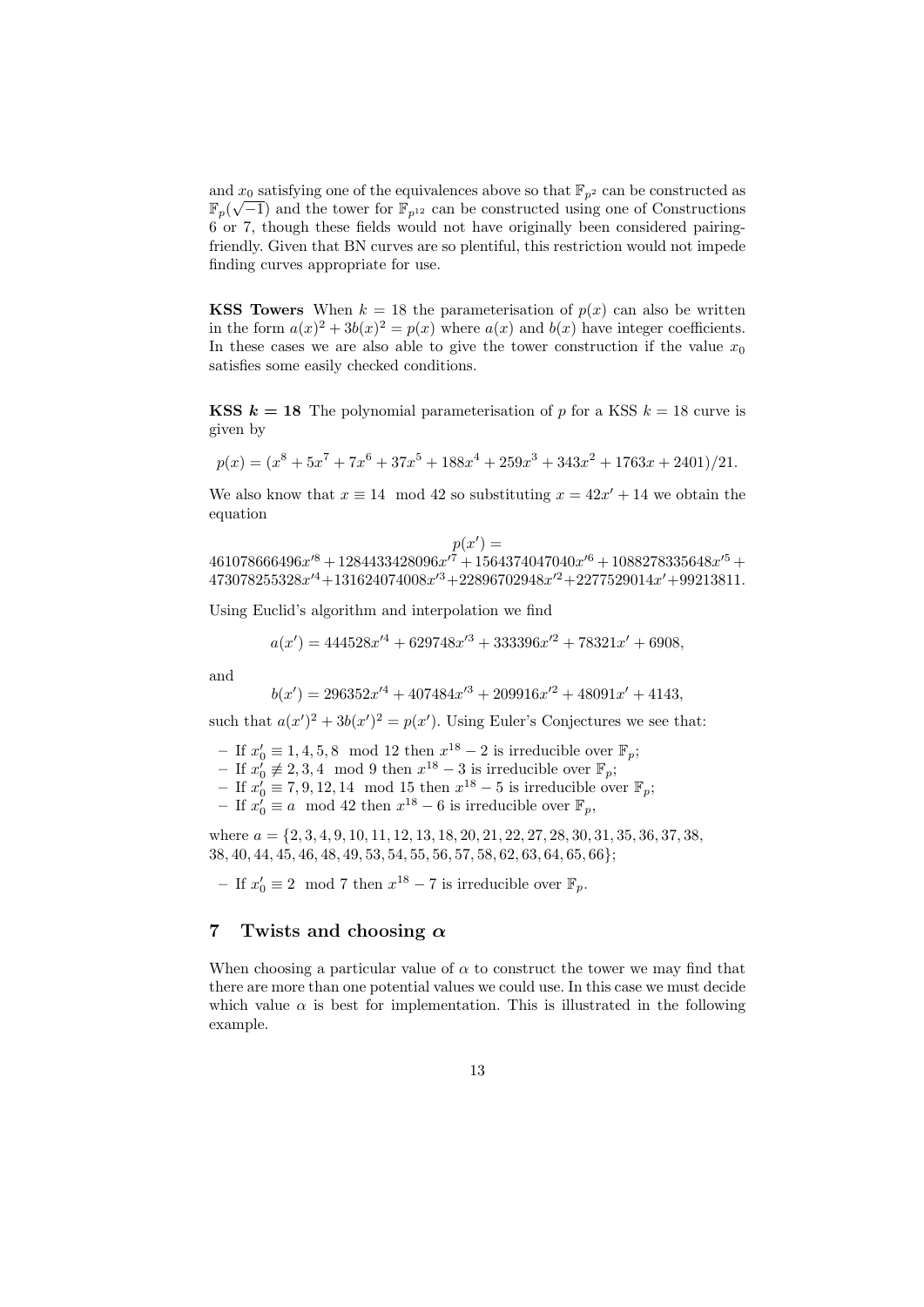**Example 1** The value  $x_0 = 4008804000000009_{16}$  generates suitable parameters for a BN curve. Using this  $x_0$  we see that  $p \equiv 3 \mod 4$  and we first need a base tower  $\mathbb{F}_{p^2} = \mathbb{F}_p(\sqrt{-1})$  before we use the general construction method. We see also that  $x_0 \equiv 3 \mod 15$  and  $x_0$  is odd so, as shown in section 6.2, we know immediately that 5 is a cubic and quadratic non-residue in  $\mathbb{F}_p$  and so  $x^6 - (1 + \sqrt{m})$  $2\sqrt{-1}$ ) is irreducible over  $\mathbb{F}_{p^2} = \mathbb{F}_p(\sqrt{-1})$ . Using the same reasoning, however,  $2\sqrt{-1}$ ) is irreduction over  $\mathbb{F}_{p^2} = \mathbb{F}_p(\sqrt{-1})$ . Using the same reasoning, nowever,<br>we also know that  $x^6 - (2 + 1\sqrt{-1})$ ,  $x^6 - (2 - 1\sqrt{-1})$ ,  $x^6 - (-2 - 1\sqrt{-1})$  and we also know that  $x^2 - (2 + 1\sqrt{-1})$ ,  $x^2 - (2 - 1\sqrt{-1})$ ,  $x^3 - (-2 - 1\sqrt{-1})$  and  $x^6 - (-2 + 1\sqrt{-1})$  are all irreducible over  $\mathbb{F}_{p^2} = \mathbb{F}_p(\sqrt{-1})$ . Using this particular value of  $x_0$  we also see that  $a^2 + b^2$  is neither a square nor a cube for the (unordered and unsigned) pairs  $(a, b) = (1, 3), (1, 5), (2, 3)$  as well as for  $(1, 2)$ . This example raises an important question:

How do we decide which value will be the best for implementation?

A simple analysis indicates that the optimal choice is the one which minimises  $\omega(a) + \omega(b)$ , where  $\omega(n)$  is the number of additions required to perform a multiplication by  $n$ . There is another important point to take into account when choosing  $\alpha$  and that is the construction of the twists of the elliptic curve used when computing the pairing.

In §3 it was mentioned that twists are used to improve the efficiency of the pairing computation. To construct a twist of degree  $d$  and the isomorphism from the twist to the curve we need an element  $i \in \mathbb{F}_{n^{k/d}}$  which is a qth non-residue for all divisors q of  $k/d$ . Clearly, for the tower construction we already have such an element. In fact, it would make sense to use the same element to define the twist as we use to construct the tower; though we will have to be slightly more careful in our selection of the element  $\alpha$ . An elliptic curve with a twist of degree d actually has  $\phi(d)$  twists of degree d, with different numbers of points. The twists used for the curves specified above are of degrees  $d = 4$  or 6, both having  $\phi(6) = \phi(4) = 2$  possible twists.

For  $E(F_p): y^2 = x^3 + Ax$ , the quartic twists are given by  $E'_1(\mathbb{F}_{p^{k/t}}): y^2 =$  $x^3 + Ax/i$  and  $E'_2(\mathbb{F}_{p^{k/t}})$ :  $y^2 = x^3 + Ax/i^3$ , the twist used for the pairing is the twist with the correct number of points. The respective isomorphisms are given as [20]:

$$
E'_1 \to E : (x, y) \to (i^{1/2}x, i^{3/4}y)
$$

and

$$
E'_2 \to E : (x, y) \to (i^{1/2}x/i, i^{1/4}y/i).
$$

Similarly, for  $E(F_p)$ :  $y^2 = x^3 + B$ , the sextic twists are given by  $E'_1(\mathbb{F}_{p^{k/t}})$ :  $y^2 = x^3 + B/i$  and  $E_2'(\mathbb{F}_{p^{k/t}})$ :  $y^2 = x^3 + B/i^5$ , the twists must then be tested to find the one with the correct number of points. The respective isomorphisms are given as:

$$
E'_1 \to E : (x, y) \to (i^{1/3}x, i^{1/2}y)
$$

and

$$
E'_2 \to E : (x, y) \to (i^{2/3}x/i, i^{1/2}y/i).
$$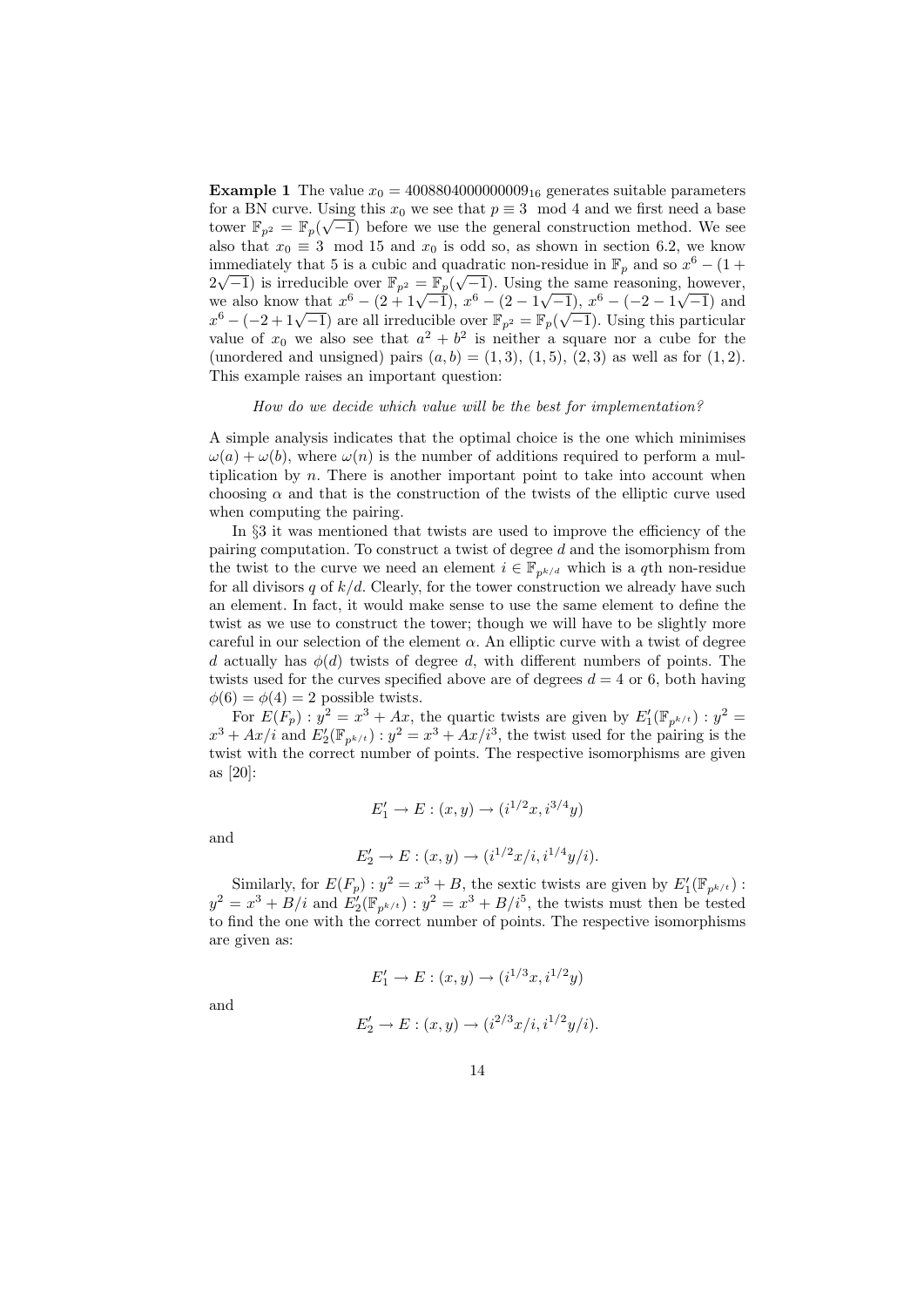We see here how important it is to choose the element  $i$  to be of the simplest form as the isomorphism will be effected. If we select  $\alpha$  such that  $i = \alpha^{(1/e)}$ , where  $e = k/d$ , then the isomorphism is basically a free computation [8]. If the curve defined choosing  $i = \alpha^{(1/e)}$  does not give the correct number of points, then we must take  $i = \alpha^{(3/e)}$  if E' is a quartic twist or  $i = \alpha^{(5/e)}$  if E' is a sextic twist. In these cases the isomorphism will be slightly more expensive. This is also discussed in [13].

To summarise, when selecting the element  $\alpha$  to define the tower, both  $\omega(\alpha)$ and the structure of the twist should be taken into account.

#### 8 Conclusion

In this paper we proved a theorem which leads to a method to determine if a binomial defined over an extension field is irreducible by performing a few tests on one element of the base field. This results in an efficient method of construction for fields which occur in pairing-based cryptography and which were not originally considered to be "pairing-friendly" and could not be constructed using general method discussed in [15]. Using Theorem 5 along with the general construction method we are now able to automatically construct towers of extensions for the implementation of the finite fields used in pairing-based cryptography by performing a few cubic and quadratic non-residue tests on elements of  $\mathbb{F}_n$ . The resulting constructions are efficient and can contribute to the development of a cryptographic compiler specialised for pairing-based cryptography as described in [9]. We have used our results, Euclid's conjectures and an observation by Shirase [22] to give immediate constructions for a large class of towering-friendly fields used with BN curves. Using Euclid's conjectures we have also given an immediate construction for a large group of towering-friendly fields used with KSS  $k = 18$  curves. We are confident that these methods can be extended to other families of pairing-friendly elliptic curves and other embedding degrees to generate automatic tower structures for these curves.

## 9 Acknowledgements

The authors thank Rob Granger for his insightful comments and encouraging discussions and thank Paulo Barreto for his helpful comments. We would also like to thank the anonymous reviewers for their constructive comments.

# References

- 1. IEEE P1363.3: Standard for identity-based cryptographic techniques using pairings. Draft 3:Section 5.3.2. http://grouper.ieee.org/groups/1363/IBC/index. html.
- 2. C. Arène, T. Lange, M. Naehrig, and C. Ritzenthaler. Faster computation of the Tate pairing. Cryptology ePrint Archive, Report 2009/155, 2009. http://eprint. iacr.org/.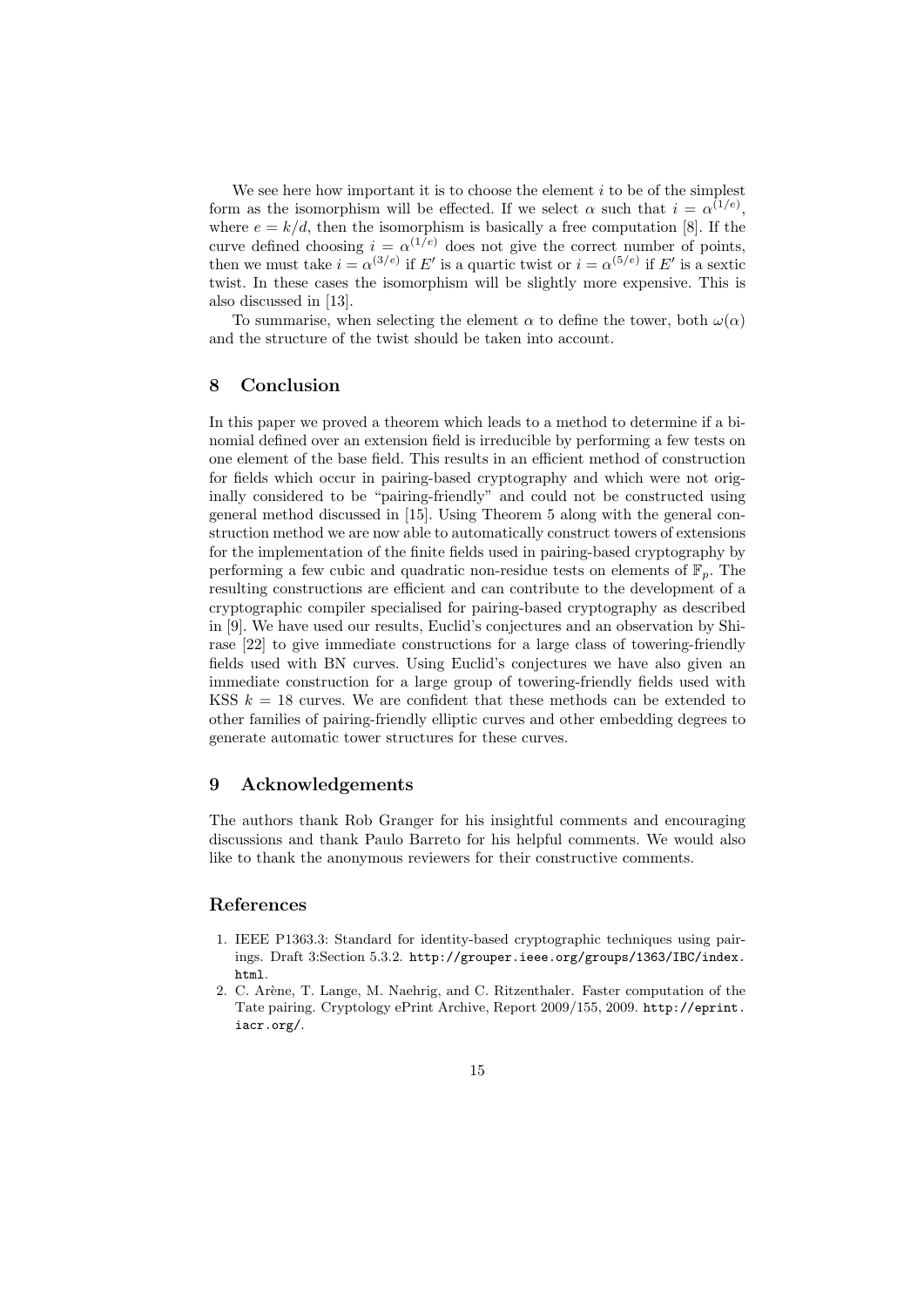- 3. D. Bailey and C. Paar. Optimal extension fields for fast arithmetic in public-key algorithms. In Advances in Cryptology – Crypto' 1998, volume 1462 of LNCS, pages 472–485. Springer-Verlag, 1998.
- 4. P. S. L. M. Barreto, H. Y. Kim, B. Lynn, and M. Scott. Efficient algorithms for pairing-based cryptosystems. In Advances in Cryptology - Crypto'2002, volume 2442 of LNCS, pages 354–368. Springer-Verlag, 2002.
- 5. P. S. L. M. Barreto, B. Lynn, and M. Scott. Constructing elliptic curves with prescribed embedding degrees. In Security in Communication Networks – SCN'2002, volume 2576 of LNCS, pages 263–273. Springer-Verlag, 2002.
- 6. P.S.L.M. Barreto and M. Naehrig. Pairing-friendly elliptic curves of prime order. In Selected Areas in Cryptography – SAC'2005, volume 3897 of LNCS, pages 319–331. Springer-Verlag, 2006.
- 7. H. Cohen and G. Frey, editors. Handbook of elliptic and hyperelliptic curve cryptography. CRC Press, 2005.
- 8. A. J. Devegili, M. Scott, and R.Dahab. Implementing cryptographic pairings over Barreto-Naehrig curves. In Pairing 2007, volume 4575 of LNCS, pages 197–207. Springer-Verlag, 2007.
- 9. L. J. Dominguez Perez and M. Scott. Automatic generation of optimised cryptographic pairing functions. SPEED-CC Workshop Record– Software Performance Enhancement for Encryption and Decryption and Cryptographic Compilers, 1:55– 71, 2009.
- 10. D. Freeman, M. Scott, and E. Teske. A taxonomy of pairing-friendly elliptic curves. In Journal of Cryptology, volume 23. Springer, 2010.
- 11. S. Galbraith, X. Lin, and M. Scott. Endomorphisms for faster elliptic curve cryptography on a large class of curves. In EUROCRYPT '09: Proceedings of the 28th Annual International Conference on Advances in Cryptology, pages 518–535, Berlin, Heidelberg, 2009. Springer-Verlag.
- 12. R. Granger, D. Page, and M. Stam. On small characteristic algebraic tori in pairing based cryptography. LMS Journal of Computation and Mathematics, 9:64–85, 2006.
- 13. F. Hess, N. Smart, and F. Vercauteren. The eta pairing revisited. IEEE Trans. Information Theory, 52:4595–4602, 2006.
- 14. E. Kachisa, E. Schaefer, and M. Scott. Constructing Brezing-Weng pairing friendly elliptic curves using elements in the cyclotomic field. In Pairing 2008, volume 5209 of LNCS, pages 126–135. Springer-Verlag, 2008.
- 15. N. Koblitz and A. Menezes. Pairing-based cryptography at high security levels. In Cryptography and Coding: 10th IMA International Conference, volume 3796 of LNCS, pages 13–36. Springer-Verlag, 2005.
- 16. E. Lee, H. Lee, and C. Park. Efficient and generalized pairing computation on abelian varieties. IEEE Trans. Information Theory, 55:1793–1803, 2009.
- 17. F. Lemmermeyer. Reciprocity Laws: From Euler to Eisenstein. Springer Monographs in Mathematics. Springer-Verlag, 2000.
- 18. R. Lidl and H. Niederreiter. Finite Fields. Number 20 in Encyclopedia of Mathematics and its Applications. Cambridge University Press, Cambridge, UK, 2nd edition, 1997.
- 19. Selçuk Baktır and Berk Sunar. Optimal tower fields. IEEE Transactions on Computers, 53(10):1231–1243, October 2004.
- 20. M. Scott. A note on twists for pairing friendly curves. ftp://ftp.computing.dcu. ie/pub/resources/crypto/twists.pdf.